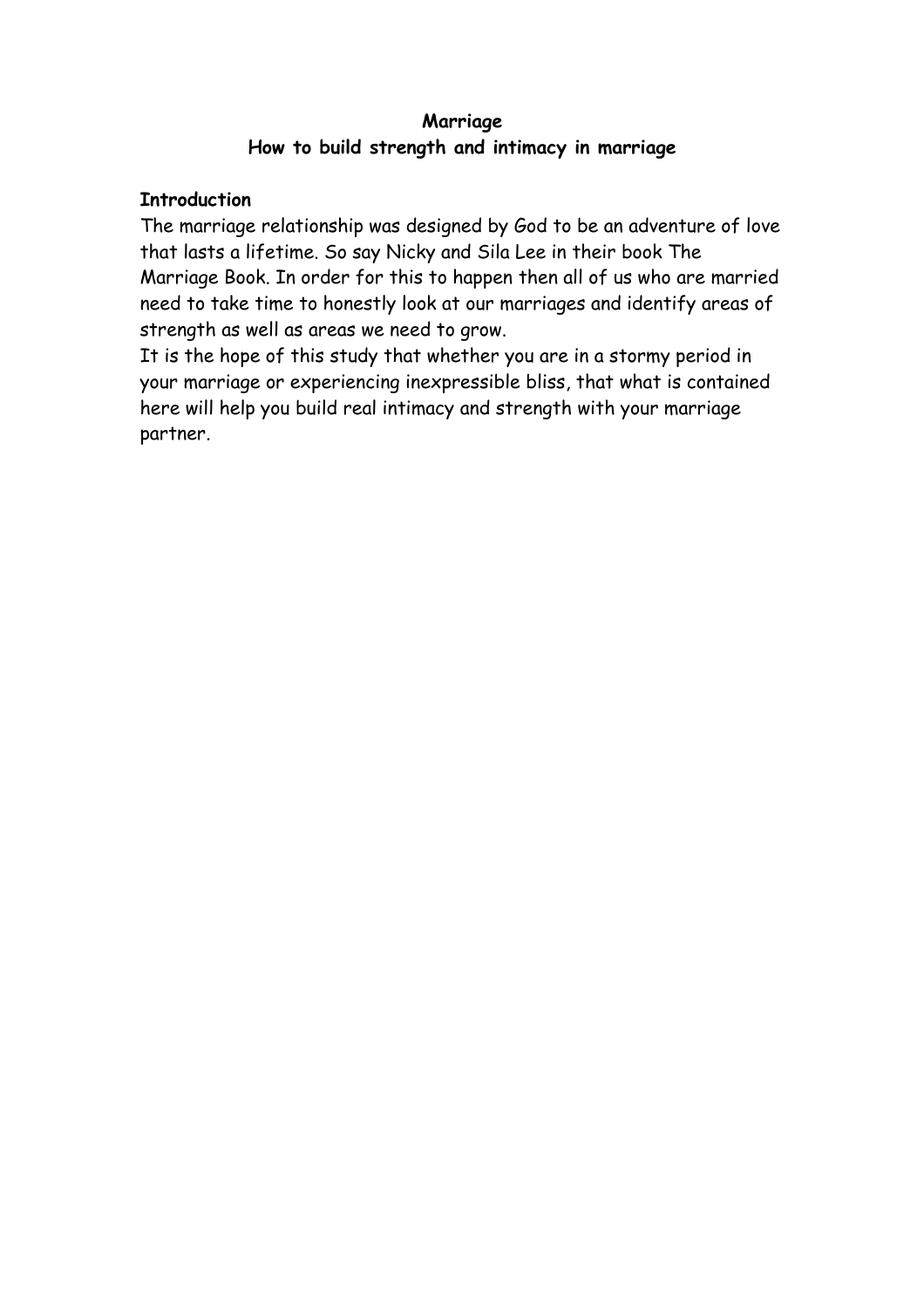# **Study 1. Learn from your past**

#### **Introduction**

Like it or not our parents have had a powerful impact on our lives. Our behaviour patterns, opinions, attitudes and faith are often reflect what we learned in the home where we were raised. We just need to be honest enough with our partner to recognise this, and to learn form the strengths of our history, and to earn form the pitfalls that our parents might have fallen into along the way, so that we do not follow the same path.

# **The Big picture**

1. Tell of a time when you are your spouse discovered how differently you approach things?

## **The Biblical picture**

Read Genesis Ch 2 v21-25 and Ephesians Ch 5 v 31-33

2.Both of the above passages present three critical steps in the marriage process. What does it mean to

a. leave our father and mother

b. be united to our spouse

c.become one flesh

The truth is that our families have had a powerful influence over us. Family dynamics determine our self-esteem and our self-confidence; family values shape our character with his in mind

3 how did your parents handle

- a. conflict
- b. expression of emotions
- c. celebration of special occasions such as birthdays, holidays
- d. discipline of children

4. Give at least one difference in your personalities that can be traced back to your family backgrounds. How has this become an issue in your marriage, and how are you seeking to deal with it?

5. What aspects of your parents' relationship do you respect and want to see imitated in your own marriage?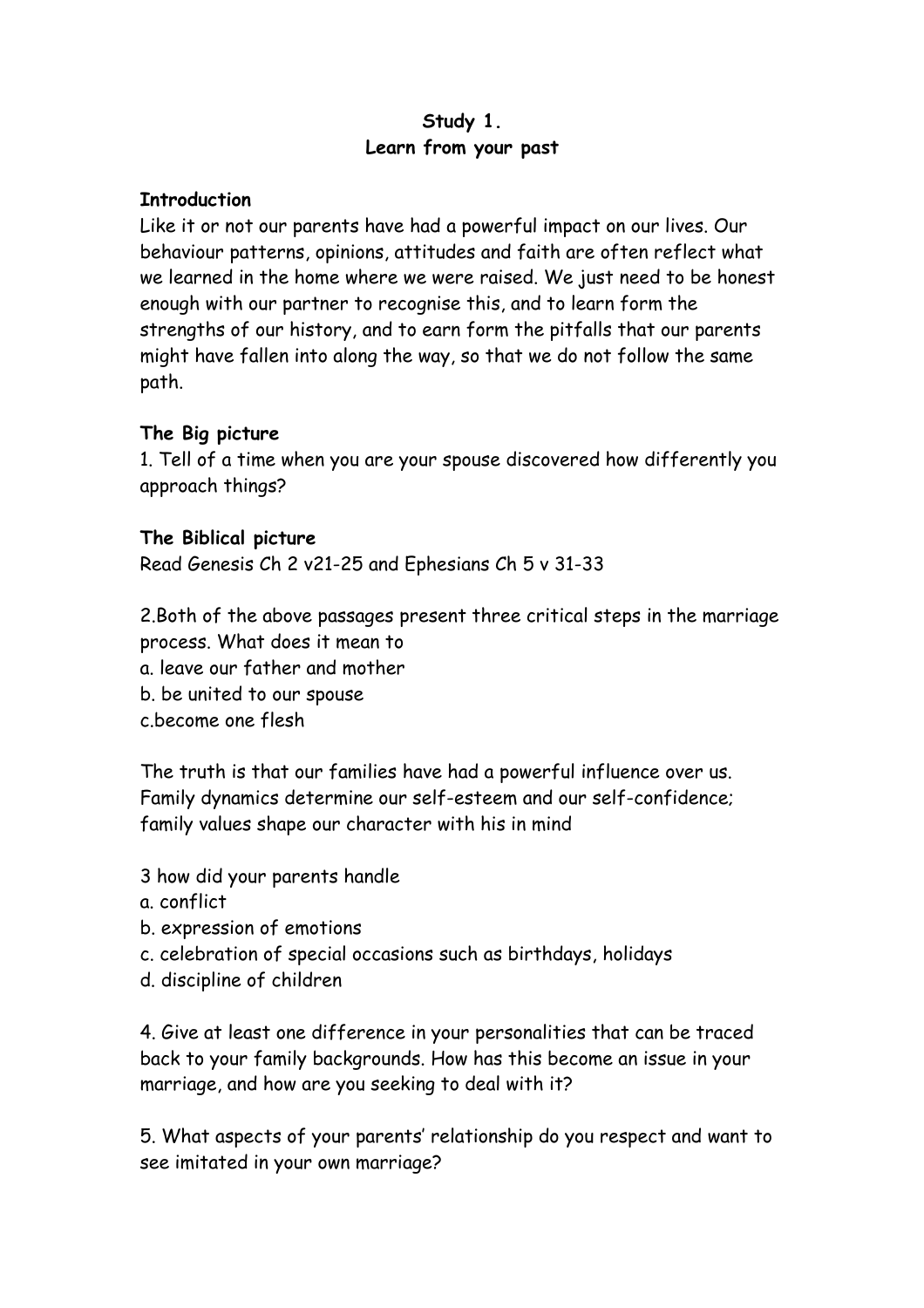6. What is one characteristic that marked your parents' relationship that you want to avoid in your marriage?

7. What would it require for you to confront and avoid these same patterns?

8. How could you creatively than or affirm your parents for the positive ways that they have impacted your life?

## **Being in the picture**

 9. Take time over this next week to talk to your spouse about an incident from your past where one or both of your parents did something that wounded you .

- a. how could it have been avoided?
- b. how have you recovered?
- c. Are there steps you need to take to continue the healing process?
- d. How do you plan to keep from repeating the same mistakes in your marriage?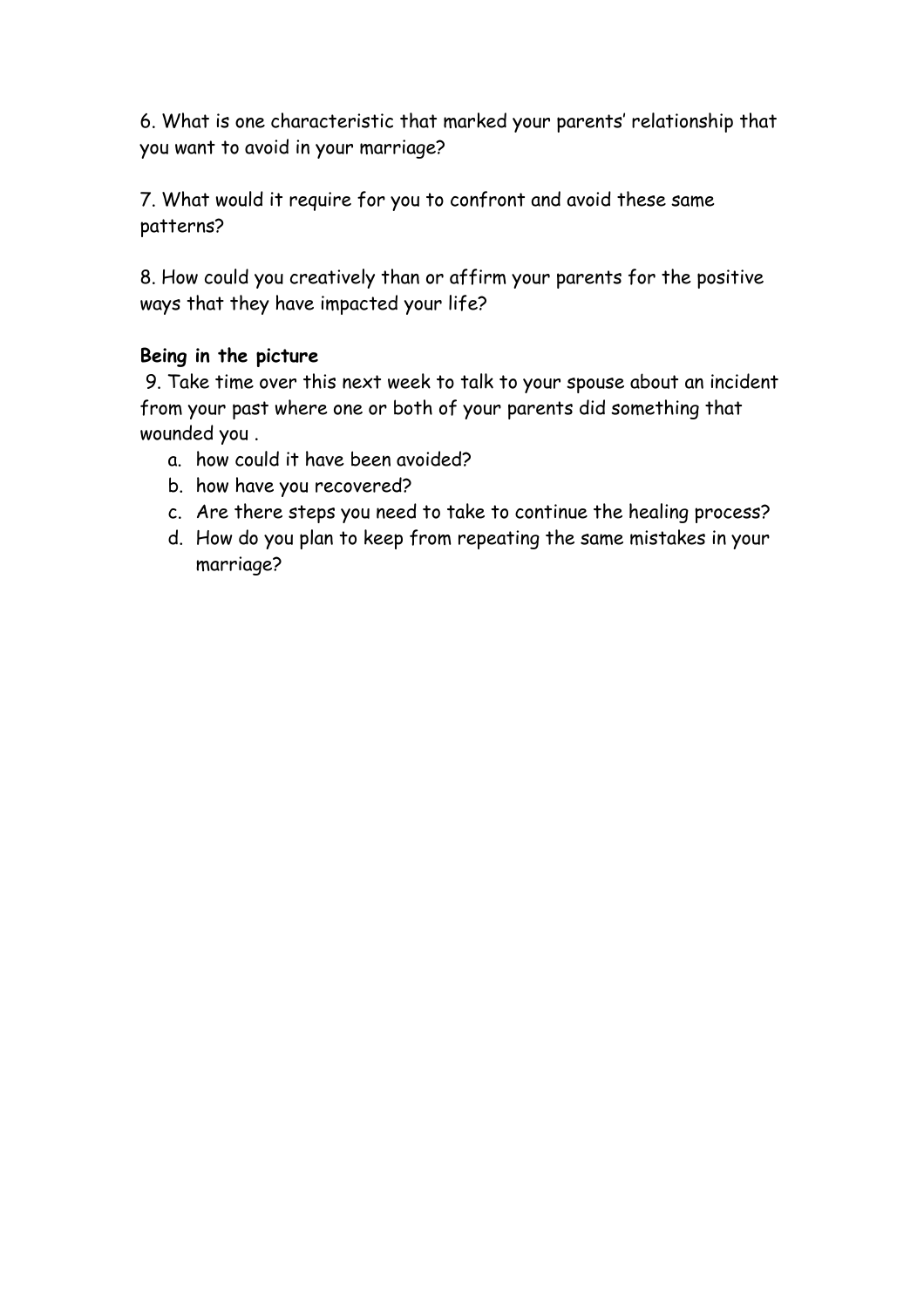## **Study 2. Men are from Mars Women are from Venus**

#### **Introduction.**

The way that men and women look and respond to issues can be at time quite different. This can create tensions in a marriage when we both have different response patterns and ways of looking at life. We just need to have an honesty about this, and recognise that some of the core parts of our personalities are different. We just need to understand each other's core patterns, so that we can all the more understand, love and communicate with each other.

# **The Big picture**

1. What are some of the common beliefs and interests that first drew you to your spouse?

2. What is one difference between you and your spouse that you did not discover until after you were married? What are some of the consequences of this difference?

## **The Biblical picture**

Read 2 Corinthians Ch 6 v 14-18

3. What do you think are the implications of this in marriage?

On the whole introverts think before they speak, say little, prefer a few close friends, would often prefer a quiet night in rather than a social get together. They may be warm, friendly, caring, but social interaction drains them so they like energised solitude. They need to get alone where they can relax, be themselves.

On the whole Extroverts, derive energy from interaction, they enjoy working, playing on a team, usually have many friends, they tend to talk a lot, they enjoy solitude occasionally, but too much drains them emotionally. They need the inspiration of interaction

4.After reading the above write down which best describes

a. Your spouse

b. Yourself.

5. On a scale of 1-10 where to do think in the areas above you have identified for your spouse and yourself you are both

- a. your spouses rating
- b. your own rating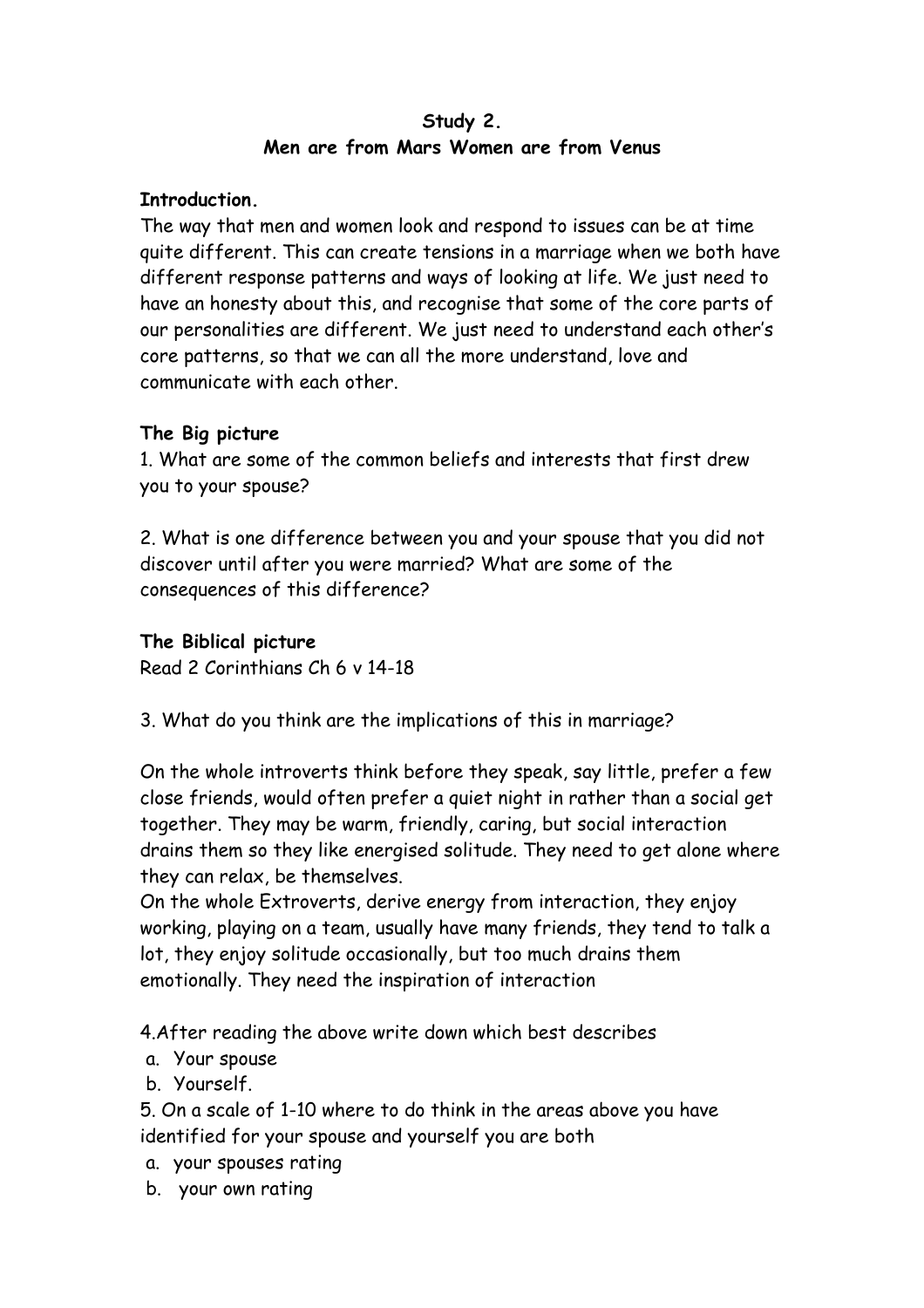6 How do these differences in personality reveal themselves in day- today life?

7.How can an awareness of these differences help you get along better with each other?

Initiators and responders. Initiators create ideas and action. They are aggressive and assertive and willing to confront, they tend to be outspoken, often loudly and quickly, they know how to take change and like to do it, they can seem overwhelming, but make on the whole excellent leaders.

Responders allow other peoples' ideas and actions to influence them, they are less assertive, and avoid confrontations whenever possible, they are cautious they tend to speak quietly, unemotionally, they listen carefully, avoid the use of power, and have a generally supportive attitude. Other view them as shy, but likeable.

8.After reading the above which a. describes your spouse c. yourself and what kind of rating would you give ( 1 being mild 10 being extreme) a. your spouse b yourself.

9. How do these differences in personality reveal themselves in day-today life?

## **Being in the picture**

10. Explain to your group how your deeper understanding of personality differences will help strengthen your marriage. How might learning about others in your group help all of you build a deeper community and authentic relationships?

11. We have looked at common interests, beliefs that originally attracted you to your spouse. Identify a couple of theses interests and with your spouse discuss how you pursue them today?

12.Identify new interests that you have in common. What can you do to spend time pursuing one of these interests together over the coming month?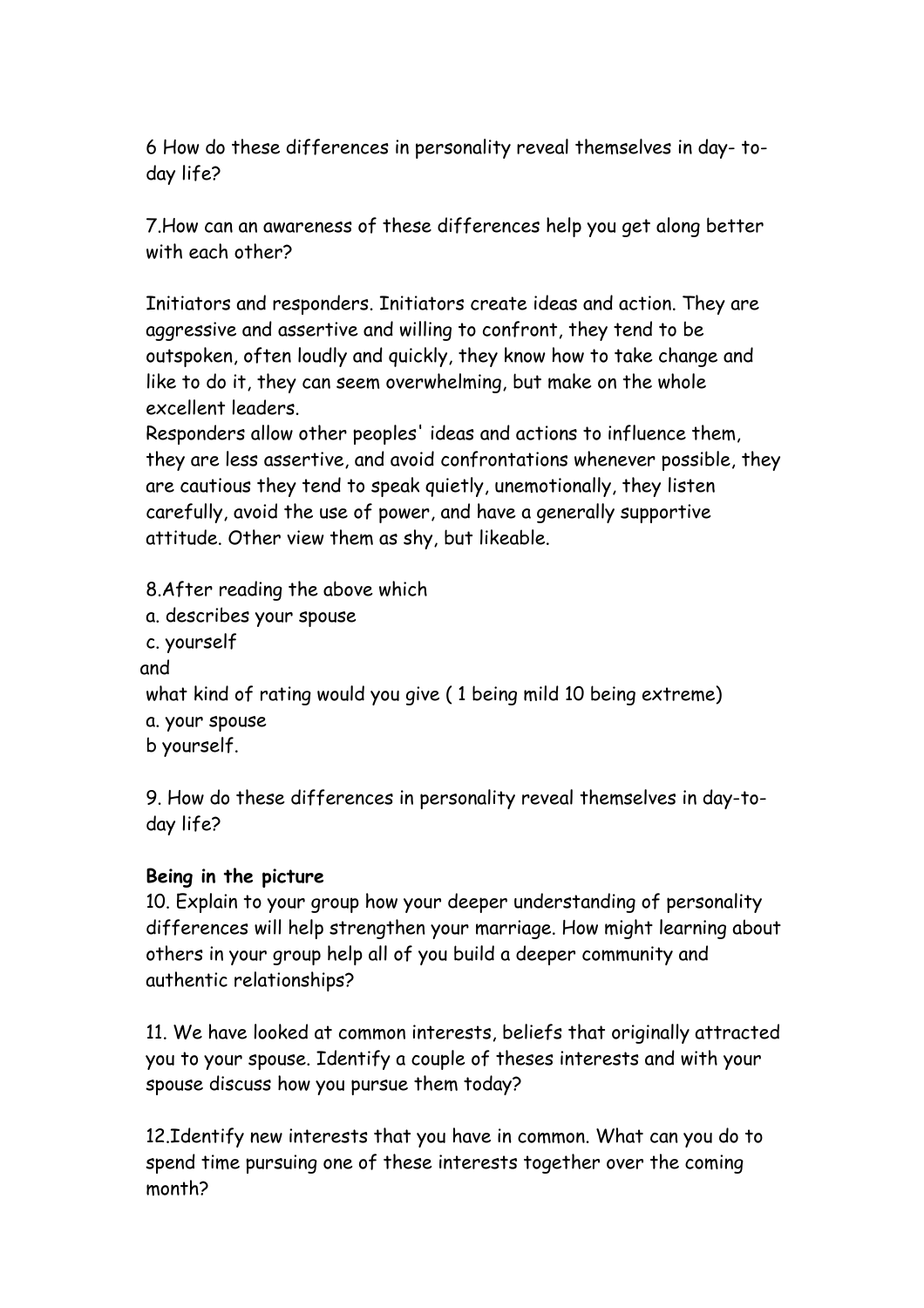## **Study 3. Planning for peace**

#### **Introduction.**

Conflicts in relationships happen. This is true of all relationships, and especially true in marriage. When you put two people together from different backgrounds, from different families, there will always be tensions and potential problems. The question is not if there will be tensions and struggles in marriage. The real issue is, when they come, how will we respond and deal with them? We need to work on conflict resolution guidelines. We need to identify negative patterns of conflict resolutions, resist them, and also to develop healthy patterns as to how to deal with conflict in a marriage setting.

## **The Big picture**

1. What would you say to an engaged couple who claimed to never fight and who were confident that would continue for their whole marriage?

2. Tell a time, if you dare, during your dating courtship experiences when it was not smooth sailing?

#### **The Biblical picture**

Read Ephesians Ch 4 v 25-26

3. Why is speaking the truth so critical for healthy relationships?

4. Reflect back on a time when you failed to speak the truth. What consequences did you experience?

5.The Apostle Paul doe not say that anger is wrong, However he does warn about sin that comes from anger. He speaks about not allowing the sun to go down on your anger. Why is following this teaching essential for a healthy marriage?

6. How can refusing to follow God's teaching on how to handle anger, and instead, just keeping it inside, giving the devil a foothold?

7. How did your parents deal with conflict and anger in their relationship?

8 How do you deal with conflict and anger in your marriage?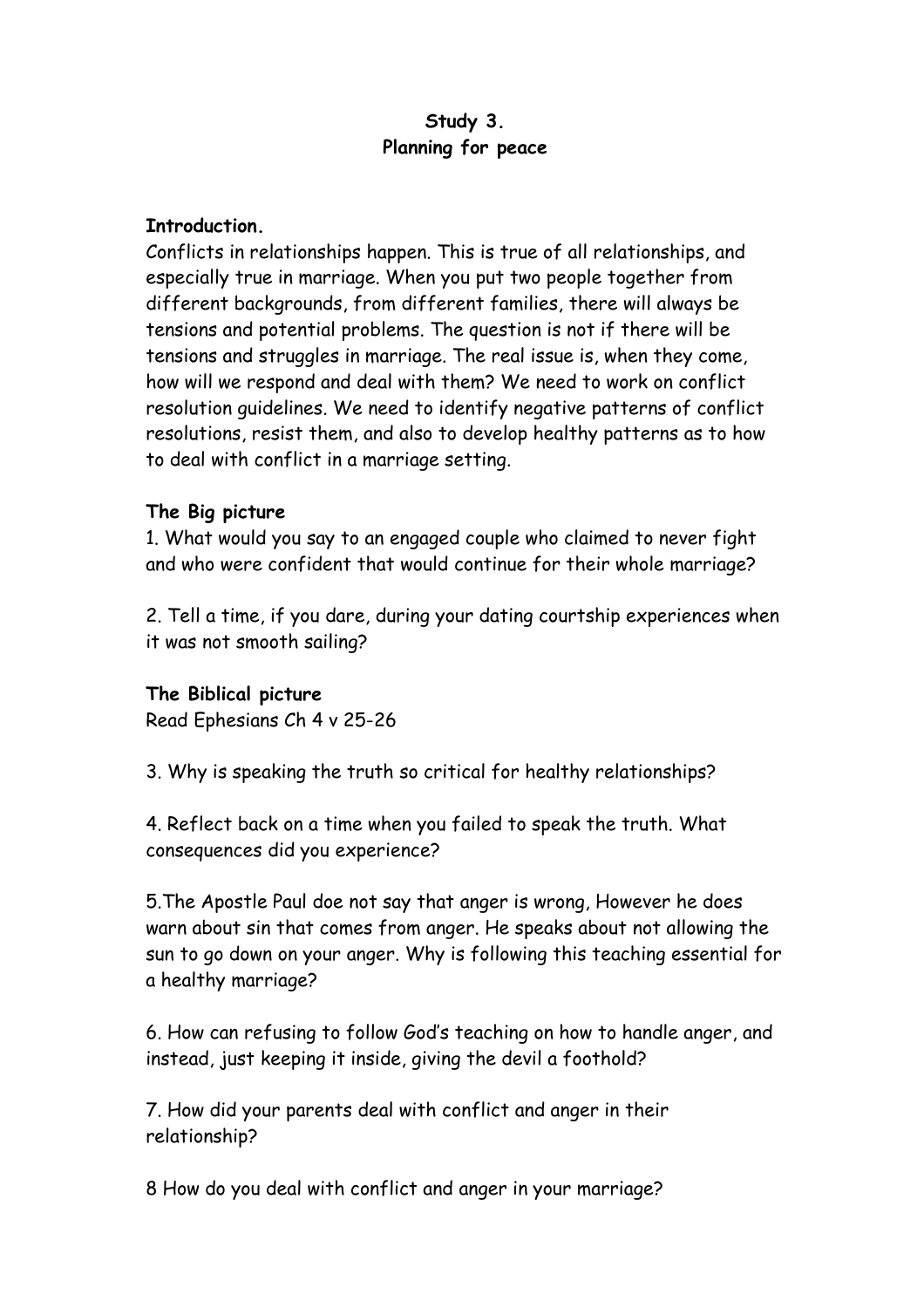We all need the key antidote to marital frustration, a spirit on reconciliation. Which require three things Firstly to acknowledge that each of us fall short of what is a moral standard which God sets for us Secondly that God meets us in his rich mercy, through Jesus Christ] Thirdly, when we recognise steps one and two, then because of divine reconciliation it begins to make it easier for us to practice reconciliation

in our human relationships, and especially marriage

9.Why are the first two steps of this above process necessary for the third to become a reality in our lives?

## **Being in the picture**

10.This may be a stretch for your marriage. How do you feel about taking the risk of engaging in an honest, truth telling relationship in your marriage?

11. How can your small group function as a place where you can gain counsel, advice, and accountability for your marriage?

12. What kind of ground rules could you set out about how you will conduct your peace talks in the future? How about the following as a guide

1.we will always pray as we begin to talk about concerns

2.we will seek to come to this time with a spirit of reconciliation

3.we will be willing to look where we have fallen short ourselves.

4 we will always begin with affirming our love and our commitment to our marriage

5.we will seek to express hurt and not hostility

6 we will seek to communicate clearly

7.we will seek to express feelings and not assign blame

8 we will seek the help and assistance of committed Christian friends as needed

You want to adapt the above, or add more.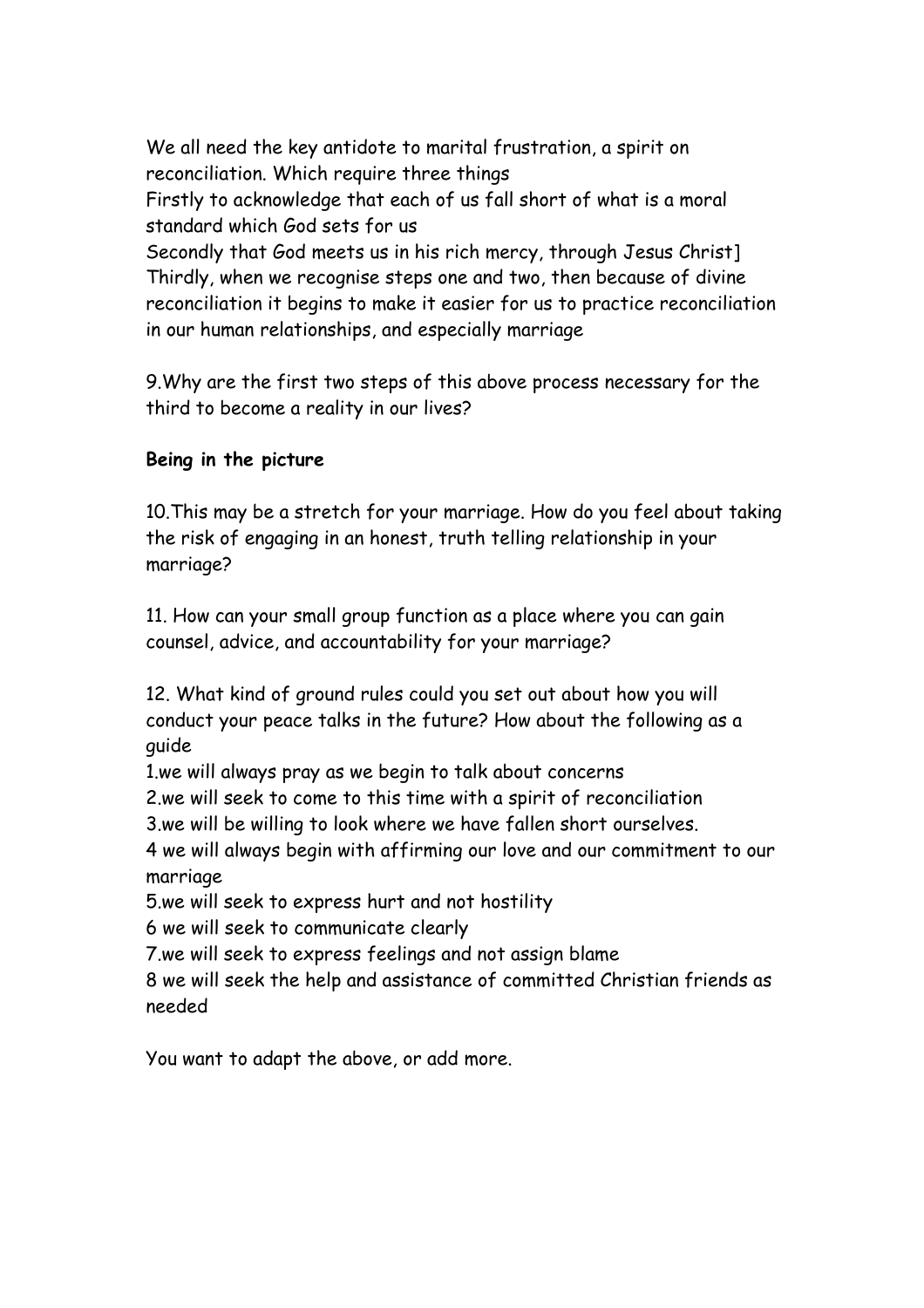## **Study 4 Maintaining romance in a marriage**

## **Introduction**

We all expect to be as madly in love with our spouse not just on our wedding day but also for years to come. The problem is that so many couples find a whole different experience. As the years go on so the romance seems to wane. Our intentions are good, but we often forget to put the effort into developing an exciting and romantic marriage. The basic inertia of life drags us down, and romance is one of the first things to go. We just need to identify some of the things that sap the excitement and romance out of marriage, and move towards a more romantic and fulfilling married relationship

## **The Big picture**

1.Take a moment to rate the romance factor during the following ties of your relationship with your spouse. Rate each one form 1 to 10 ( 10 being strongly romantic 1 being virtually no romance)

- a. during your first year of dating
- b. during your engagement
- c. during your first year of marriage
- d. at present

2.What factors have contributed to the changes in your ratings? 3.What feelings arise as you view theses changes?

#### **The Biblical picture**

Read Songs of Songs Ch 4

4.This book of the Bible is one of the greatest love songs ever written. It expresses the depth of romance, intimacy, and friendship that most only dream of having in marriage. What kind of feelings do you experience when you read this passage?

5. How do you think God feels about romantic passionate love between and husband and a wife?

6.

There are 'romance busters.' Here are a few.

The curse of familiarity.

The twisted sense of security. We stop working on the aspect of romance when we feel 'we have our prize', it's secure, so we stop working on the romance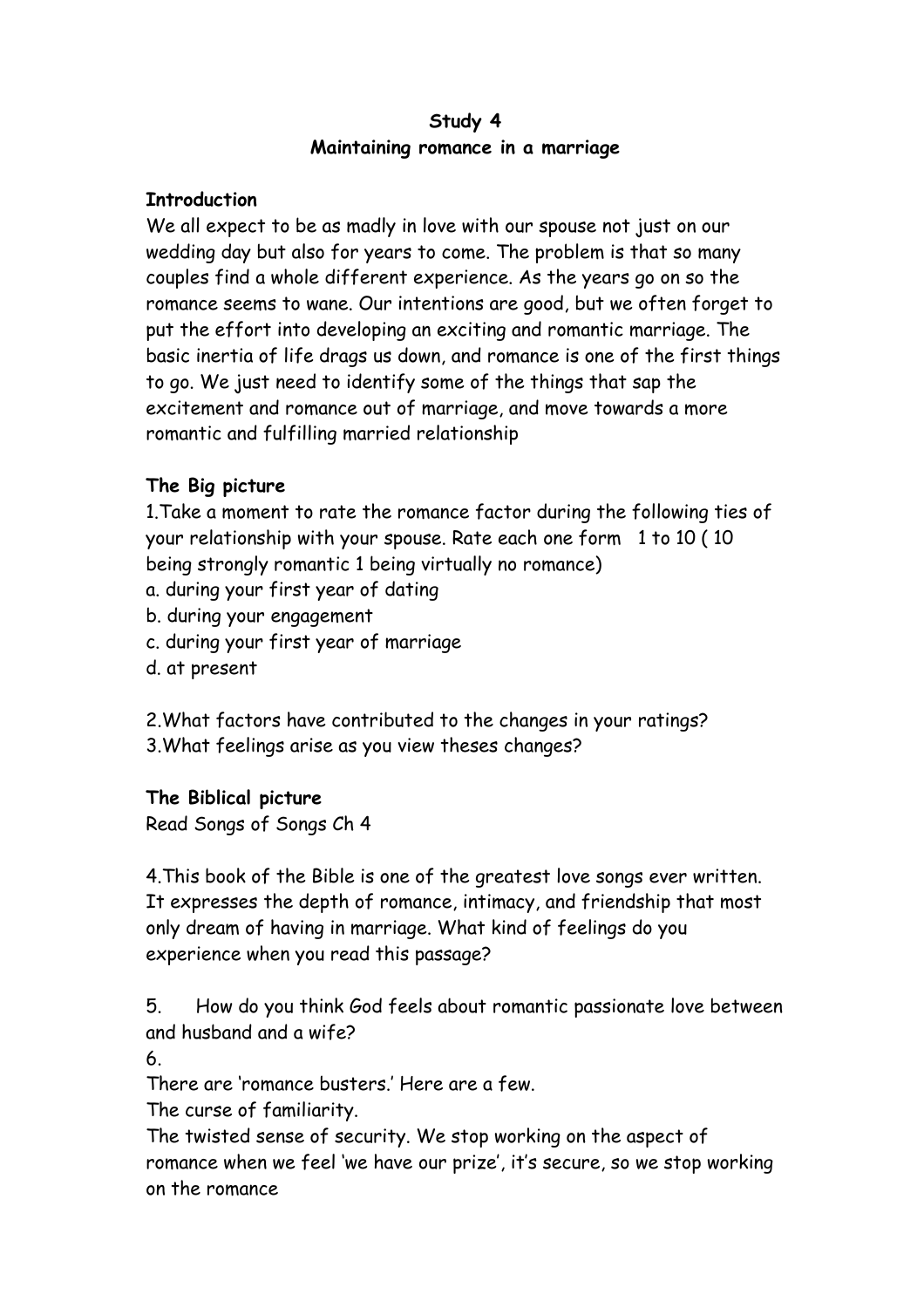Physical exhaustion Too many responsibilities Financial burdens. Money tensions often result in marriage tensions.

6. Take a moment to reflect on these romance busters. Ask the question 'Is this a factor in my marriage at this time. Very much so/ some/ not at all? Feeling things have become too familiar Feeling over secure Physical exhaustion Too many responsibilities Financial burdens too familiar

7 Are there any additional 'romance busters' you have experienced?

8. If you have had to answer honesty' very much' on four of five more of the above, what can you do to get some of these items off your list and move towards a more romantic marriage relationship?

#### **Being in the picture**

9. Take few minutes to reflect on the following a. what were some of the things I did during my courtship and engagement that I stopped doing after I got married? b. what promises did I make to my spouse before we got married that I have failed to follow through on after we were married? c. If I have wronged my spouse in either of theses ways, what can I do to make it right?

10. If you ' shifted gears' after your marriage and feel that you might have hurt your spouse in this process, take some time to admit that you recognise your mistakes and let your spouse know you are sorry

11. If you have not followed through on promises made to your spouse, what are you going to do to make this right and be a person of your word?

12. What new commitments have you made to each other that you would feel comfortable telling your group about?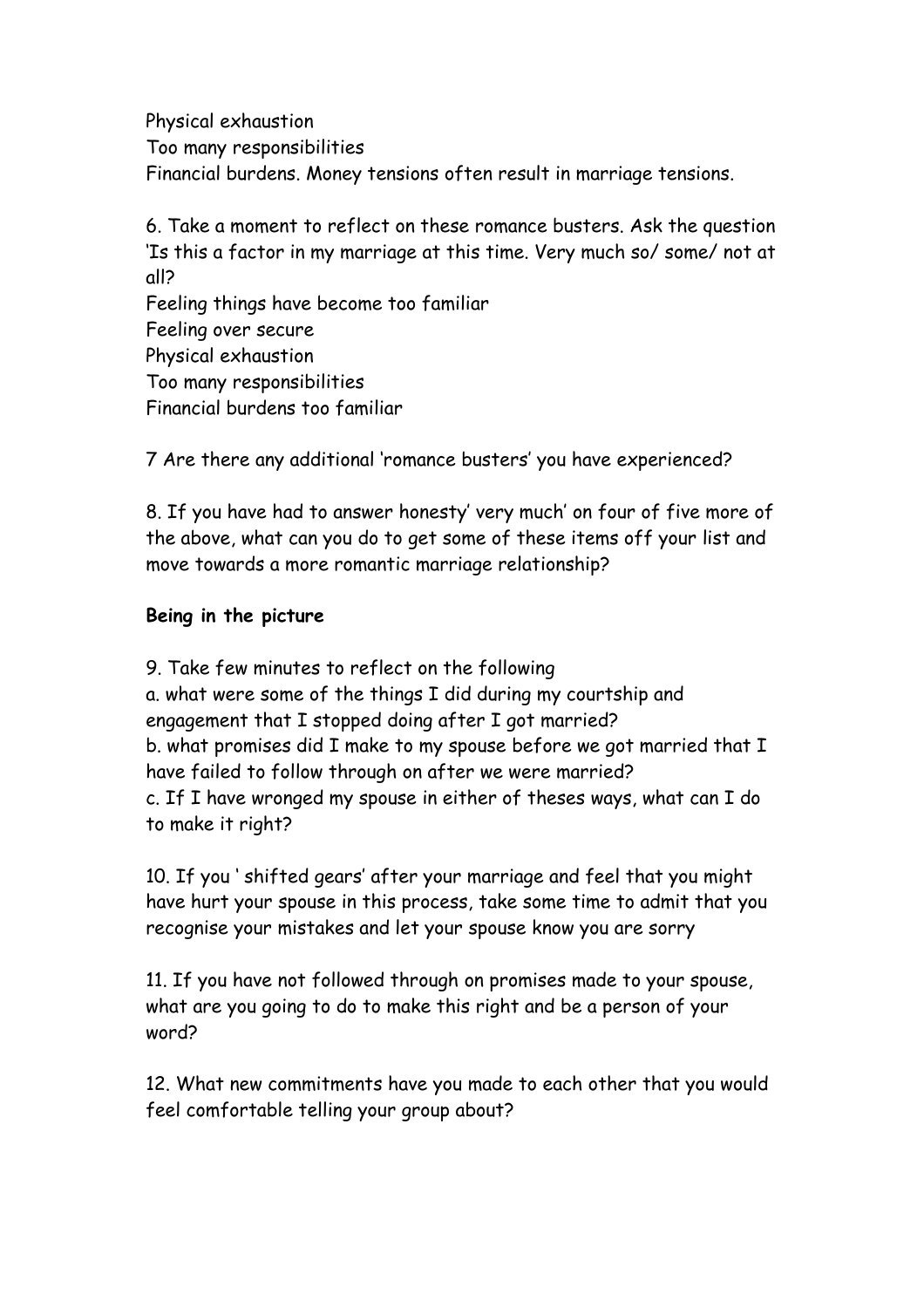## **Study 5 Re-building romance**

#### **Introduction**

It is I believe always possible to re-build battered romance, and always possible to fan into flame the smouldering embers of dying feelings, provided there is a willing commitment form both partners to the challenge. I think that the love that drew a couple together in the fist place into courtship can be recaptured and sustained in spite of the disappointments and setbacks and stormy weather that all marriages go through. The road back may not be easy. The flames may well have burned down, but there are ways to fan them back into a fire, there just needs to be a commitment from the couple, as well as some guidelines to follow.

## **The big picture**

1.As you look back on your courtship and marriage, what are some of the moments you remember with fondness?

2.What are some of the experiences and struggles you are thankful to have made it through?

## **The Biblical picture**

Read 1 Corinthians Ch 7 v 3-5

3.What does this passage teach about sexual expression in the marriage relationship?

4.The Apostle Paul says that after a couple have been apart for a time they should come together again. One reason for this exhortation is so that Satan will not tempt them.

What problems and temptations can a couple face when they refrain from sexual intimacy for prolonged periods of time?

5. When it is appropriate for a couple to abstain from sexual intimacy?

Feelings grow best out of conversation. Romance build through knowledge, which builds through talking together. When we stop talking the flame of romance begins to die. When we talk together it ignites again.

6.When are some of the times in your day or week that you and your spouse naturally find time to talk together?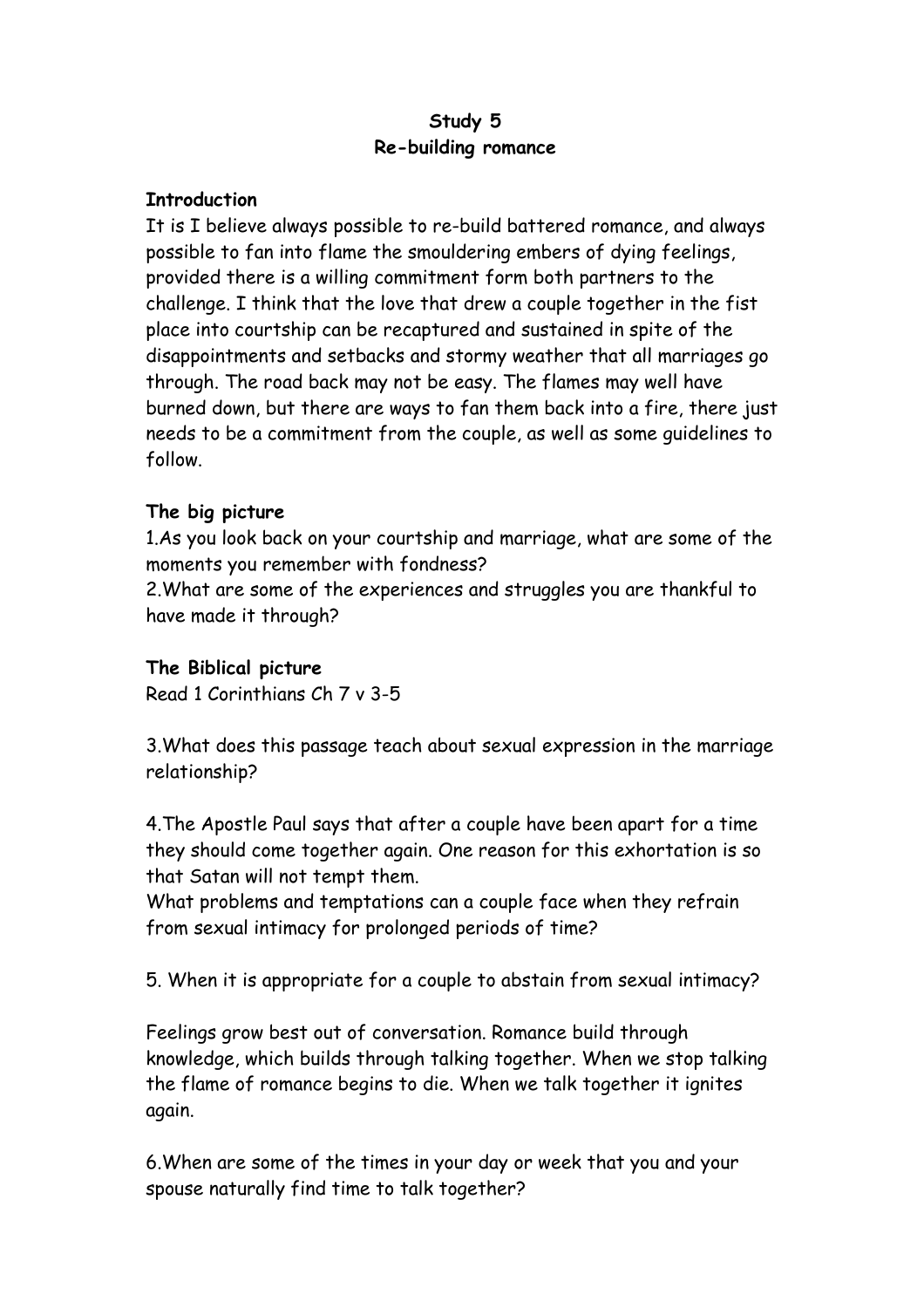7. What topics tend to dominate your conversation?

8.What can you do to spend more time talking together?

If the romance of your marriage has suffered a near deadly blow, your conversation will undoubtedly have to begin by focusing on hidden hostilities.

9.Why is it critical to deal with hurt feelings and talk about them rather than try to bury them?

# **Being in the picture**

To rebuild romance in a relationship we need to be creative. Here a few suggestions for you.

a. write your spouse a short love letter about how you can begin to rekindle your romance

b. call your spouse in the day with the single purpose of saying 'I love you' c. communicate love with non- sexual touching, a hug, kiss, just holding hands, with no expectation of further intimacy

d. give unexpected gifts

e. be creative in going out together

f. find opportunities to serve each other.

g. encourage and inspire your spouse, be your mate's fan.

10. Which of the above would most communicate love to you and why?

11. Tell about one of the most memorable dates you and your spouse have had?

For some people the language of love is touch. For others it is verbal expression, for others it is a small gift, for others it is spending time together.

12.

a.What is that speaks the language of love to you?

b.how does it feel to hear that language?

c.what do you think speaks the language of love most clearly to your spouse?

D what can you do in the coming days to speak the language of love loudly and clearly to your spouse?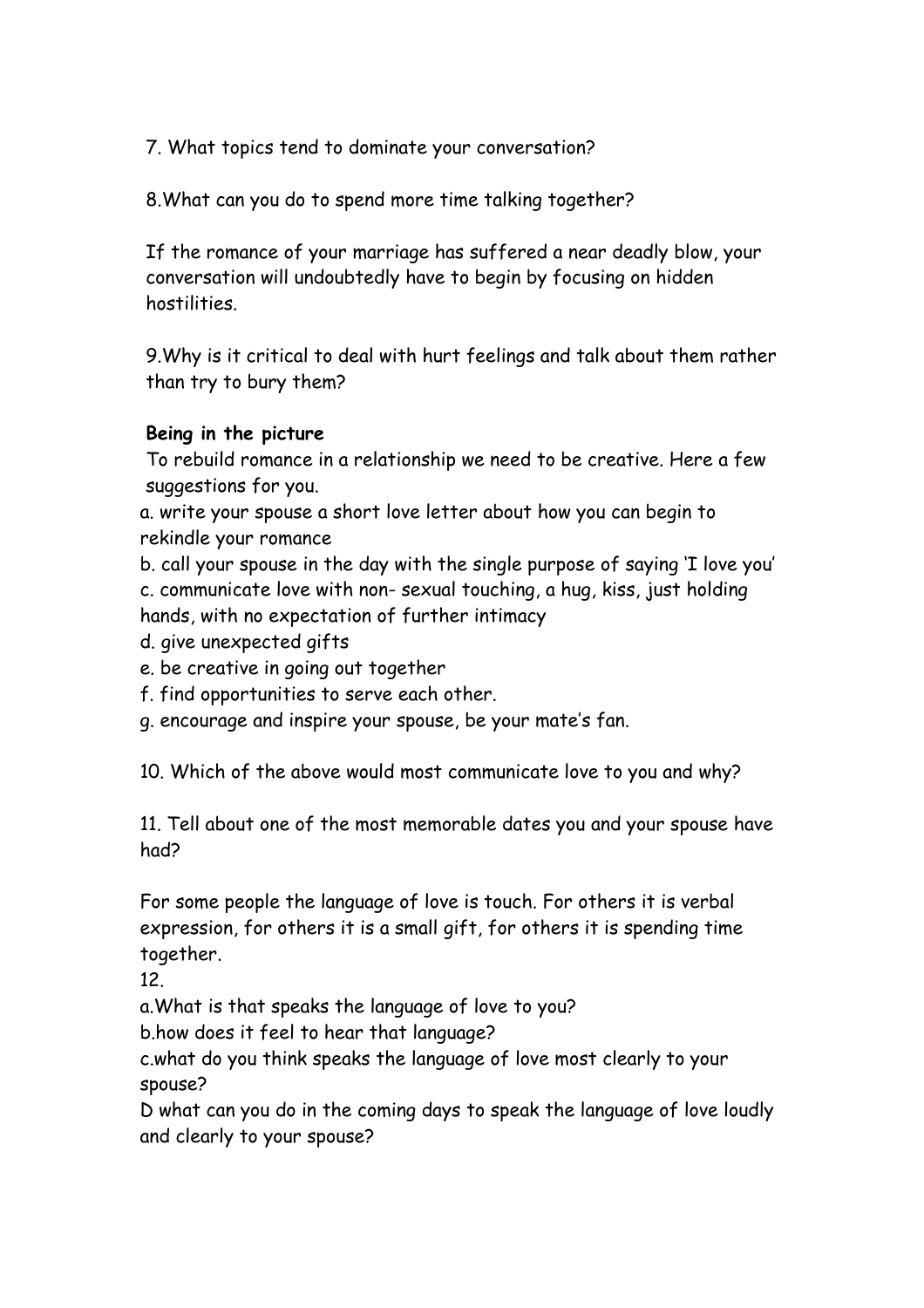#### **Study 6.**

# **How to cope when we feel we are living in crisis in our marriage**

## **Introduction**

We speak of it as 'our Achilles heel' that small spot which was on the weakness of the mythical Greek warrior, and resulted in his downfall. The wise amongst us recognise our weakness and our vulnerability and are careful to protect it from attack, the unwise leave their weak spot exposed, and are downed in battle.

 Our Achilles heel follows us into our marriage, and can nag us. We live in a very driven society, and in our marriage we can live with the RPMs of our life into the red most of the time. We need to learn how to slow down, and recognise that God is in control, and discover a pace of life, which is suited to our marriage.

In this study we shall have a look at how we discover personal healing, and get the balance back into our marriage

## **The big picture**

1. Tell about a time in your life when you felt your schedule and life were so busy that you had to slow down or you feared you would burn out?

2.What can you do about your schedule to slow down the pace of your life at this time in your life?

## **The biblical picture**

Read Psalm 46 3.What picture does this Psalm paint of what life can be like?

4.According to this Psalm, how can followers of Christ find peace and clam in the midst of the storm?

5.This Psalm talks about troubles, the earth giving way, mountains falling. What are some of the things in your life and schedule at this time that make your life stressful?

6. what do you do that contributes to that stress?

Crisis mode living is when you spend every waking moment of every day trying to figure out how to keep all the balls in the air and all the plates spinning.